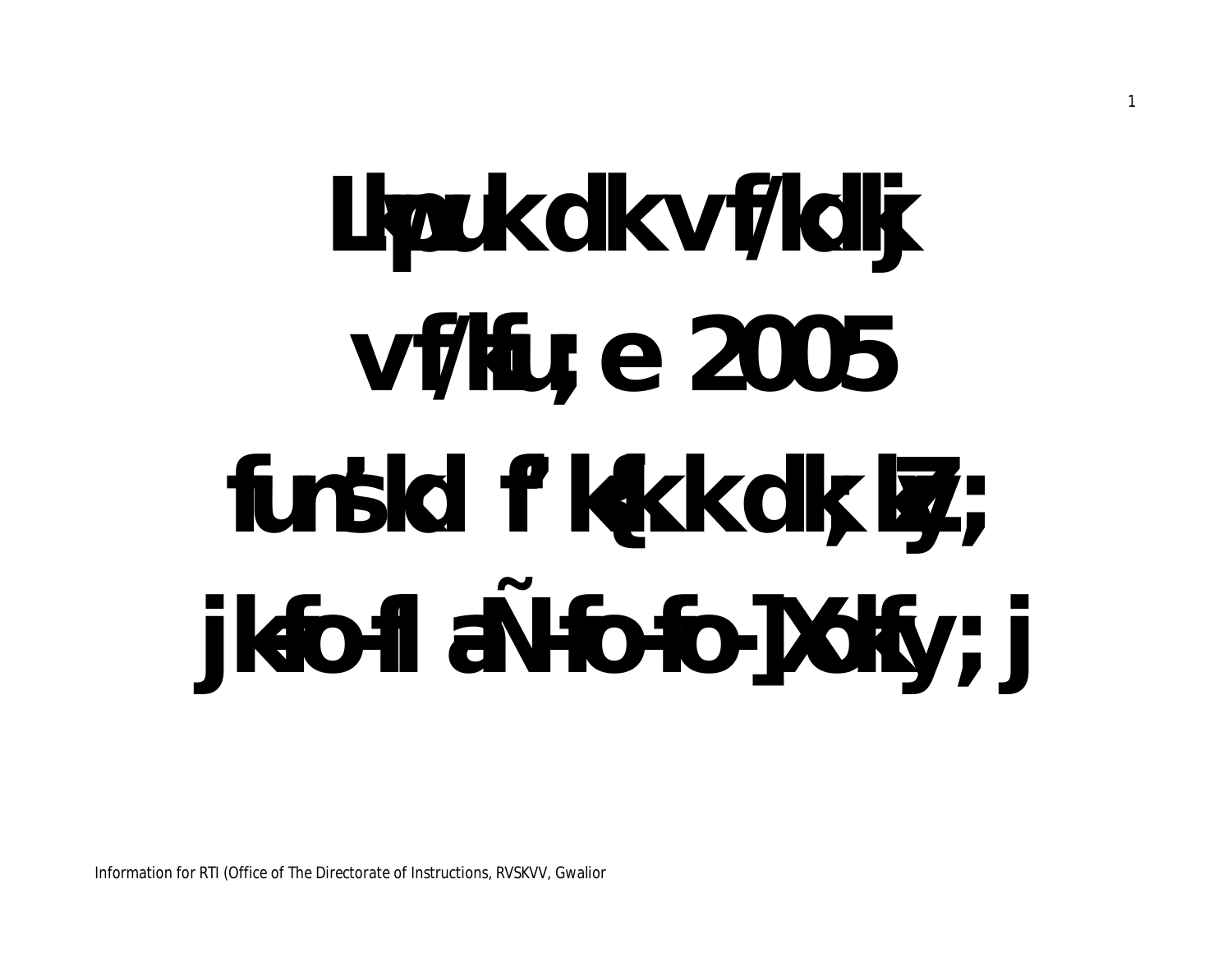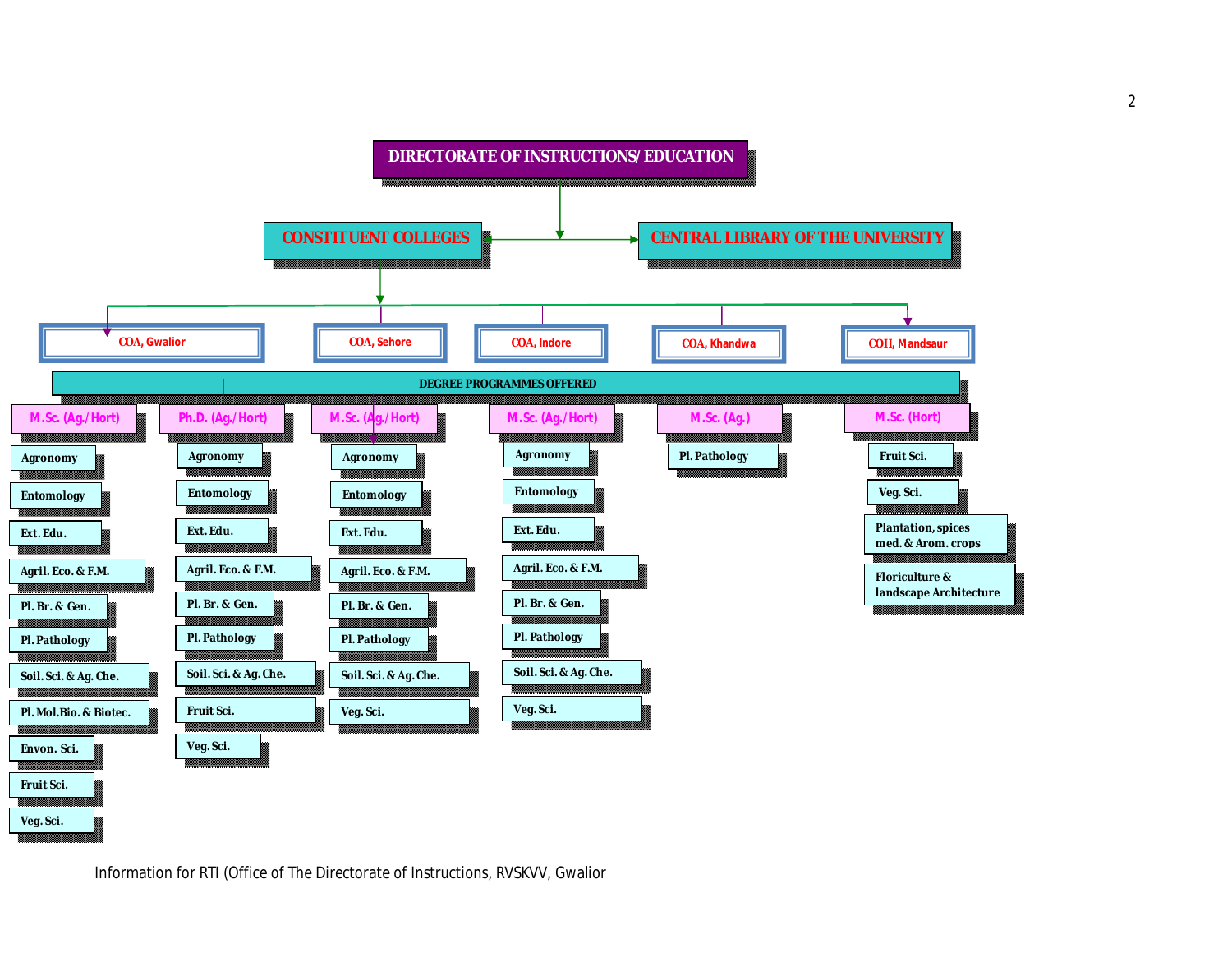# **Details of the Colleges**

| S.No.       | Name of College with location         | Year of              | <b>Degree Programme offered</b>                                                                                                                                                                                                                                                                                                                                                                                                                                                                                                                                                                                                                                     |
|-------------|---------------------------------------|----------------------|---------------------------------------------------------------------------------------------------------------------------------------------------------------------------------------------------------------------------------------------------------------------------------------------------------------------------------------------------------------------------------------------------------------------------------------------------------------------------------------------------------------------------------------------------------------------------------------------------------------------------------------------------------------------|
|             |                                       | <b>Establishment</b> |                                                                                                                                                                                                                                                                                                                                                                                                                                                                                                                                                                                                                                                                     |
| $\mathbf I$ | <b>Faculty of Agriculture</b>         |                      |                                                                                                                                                                                                                                                                                                                                                                                                                                                                                                                                                                                                                                                                     |
| 1.          | College of Agriculture,<br>Gwalior    | 1950                 | (i) B.Sc.(Ag.)<br>$(ii)$ M.Sc. $(Ag.)$<br>(1) Agronomy<br>(2) Entomology<br>(3) Extension Education<br>(4) Agricultural Economics & Farm Management<br>(5) Plant Breeding & Genetics<br>(6) Plant Pathology<br>(7) Soil Science & Agricultural Chemistry<br>(8) Environmental Science<br>(9) Plant molecular biology & Biotechnology<br>(10) Fruit Sceince<br>(11) Vegetable Sceince<br>(iii) Ph.D.<br>(1) Agronomy<br>(2) Entomology<br>(3) Extension Education<br>(4) Agricultural Economics & Farm Management<br>(5) Plant Breeding & Genetics<br>(6) Plant Pathology<br>(7) Soil Science & Agricultural Chemistry<br>(8) Fruit Sceince<br>(9) Vegetable Sceince |
| 2.          | RAK College of Agriculture,<br>Sehore | 1952                 | $(i)$ B.Sc. $(Ag.)$<br>$(ii)$ M.Sc. $(Ag.)$<br>$(1)$ Agronomy<br>(2) Entomology<br>(3) Extension Education<br>(4) Agricultural Economics & Farm Management<br>(5) Plant Breeding & Genetics<br>(6) Plant Pathology<br>(7) Soil Science & Agricultural Chemistry<br>(8) Vegetable Sceince                                                                                                                                                                                                                                                                                                                                                                            |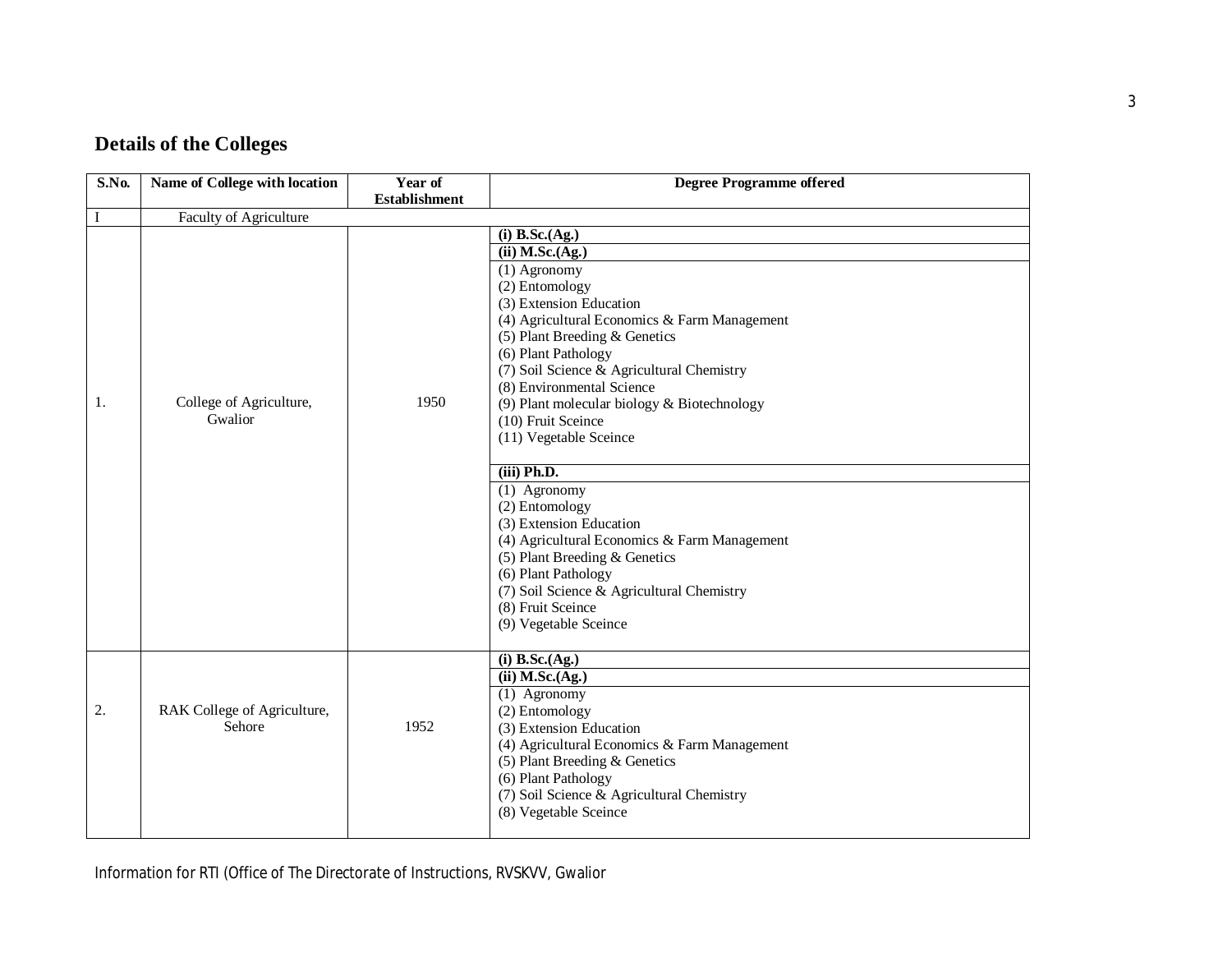|                  |                                                 |      | $(i)$ B.Sc. $(Ag.)$<br>$(ii)$ M.Sc. $(Ag.)$<br>(1) Agronomy<br>(2) Entomology                                                                                                |
|------------------|-------------------------------------------------|------|------------------------------------------------------------------------------------------------------------------------------------------------------------------------------|
| 3.               | College of Agriculture,<br>Indore               | 1959 | (3) Extension Education<br>(4) Agricultural Economics & Farm Management<br>(5) Plant Breeding & Genetics<br>(6) Plant Pathology<br>(7) Soil Science & Agricultural Chemistry |
|                  |                                                 |      | (8) Vegetable Sceince                                                                                                                                                        |
| $\overline{4}$ . | <b>BM</b> College of<br>Agriculture, Khandwa    | 1987 | $(i)$ B.Sc. $(Ag.)$                                                                                                                                                          |
|                  |                                                 |      | $(ii)$ M.Sc. $(Ag.)$ Plant Pathology                                                                                                                                         |
|                  |                                                 |      | $(i)$ B.Sc. (Hort.)                                                                                                                                                          |
| 5.               | <b>KNK</b> College of<br>Horticulture, Mandsaur | 2002 | (ii) M.Sc.(Hort.)<br>(1) Fruit Sceince<br>(2) Vegetable Sceince<br>(3) Plantation, Spices, Medicinal & Aromatic Crops<br>(4) Floriculture & Landscape Architecture           |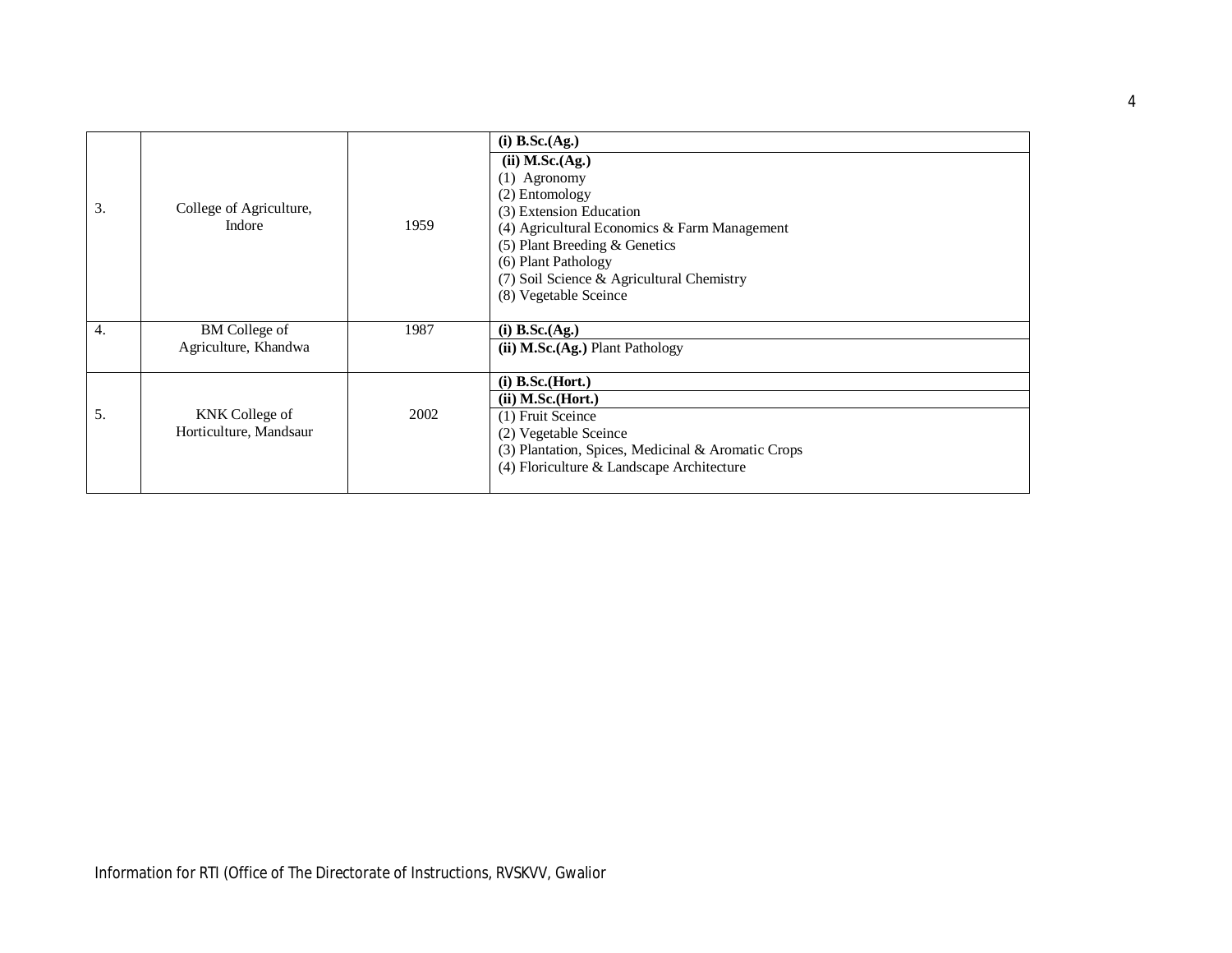# **fcUnq d zekad&2**

# vf/kdkjh@de pkjh Onkjk likfnr fd;s tku s oky s dr D; ka dh v | ru tkudkjh

| $d\mathbf{a}$ | uke                                | i nuke            | <b>XM oru 1-3-2016</b> | nk; Ro                                                                  |
|---------------|------------------------------------|-------------------|------------------------|-------------------------------------------------------------------------|
|               | funskd f $'$ k $(k, k, dk;$ k $y;$ |                   |                        |                                                                         |
|               | $Mk$ - ch, $l$ - c?ksy             | funskd f"k{k.k    | 10000                  | itklfud ,oaNk= dY;k.k]ihth@ih,pMh"k{kf.kd ,oa∨ihyh; vf/kdkjh            |
|               | Mk- d-, u- uxkbb                   | mi funskd f"k{k.k | 10000                  | Iforj.k, oa vgj.k vf/kdkjh] 'k\$kf.kd 'kk[kk ea Nk=ka I s I cá/kr dk; i |
|               | Jh th,I - tkVo                     | $lgk$ ; d $xM$ 2  | 2400                   | LFkki uk , oa y $\{$ kk dk;                                             |

## **fcUn w d zekad&2**

# vf/kdkih@de bkih Onkik laikfnr fd;s tku s oky s dr D; ka dh v | ru tkudkih

| d <b>a</b>     | uke                                      | <b>i</b> nuke               | <b>xM</b> o <b>ru</b> 1-3-2016 | nk; Ro                                                                                                                                    |
|----------------|------------------------------------------|-----------------------------|--------------------------------|-------------------------------------------------------------------------------------------------------------------------------------------|
|                | dthb; ittrdky; ] jkfofl iNfofo-lXolfy; j |                             |                                |                                                                                                                                           |
|                | Mk jkefuokl<br>"keki                     | vfl LVV<br>ykbcti; u        | 6000                           | $d\text{sinh}$ ; $i\text{tr}d\text{k}$ y; $i\text{tr}d\text{k}$ is $i\text{tr}d\text{k}$ if $i\text{tr}d\text{k}$ ; $i\text{tr}d\text{k}$ |
| $\overline{2}$ | $Jh$ /khj t $JhokL\overline{ro}$         | VDuhdy<br>ykbcfj; u         | 3600                           | dunh; itrdky; IslEctU/kr VDundy dk;                                                                                                       |
| 3              | d vpuk Hkkj}kt                           | dEl; Wj ikskej              | 3600                           | dunh; itrdky; Islecflukr I Hth tkudkjh fofo ikWy ij viykM djus<br>$dk$ dk; $l$                                                            |
| 4              | d fuelyk ujoj                            | xMky; ifjpkjd               | 1300                           | dunh; itrdky; esitrdkadsj[k j[kko IslEcfU/kr dk;                                                                                          |
| 5              | Jh yodskikjk kj                          | $ykbf$ jh I $k\overline{V}$ | 1300                           | $\Delta$ uht; itrdky; eaitrdkadh x.kuk , oa, UVh I s I Ecfl/kr dk;                                                                        |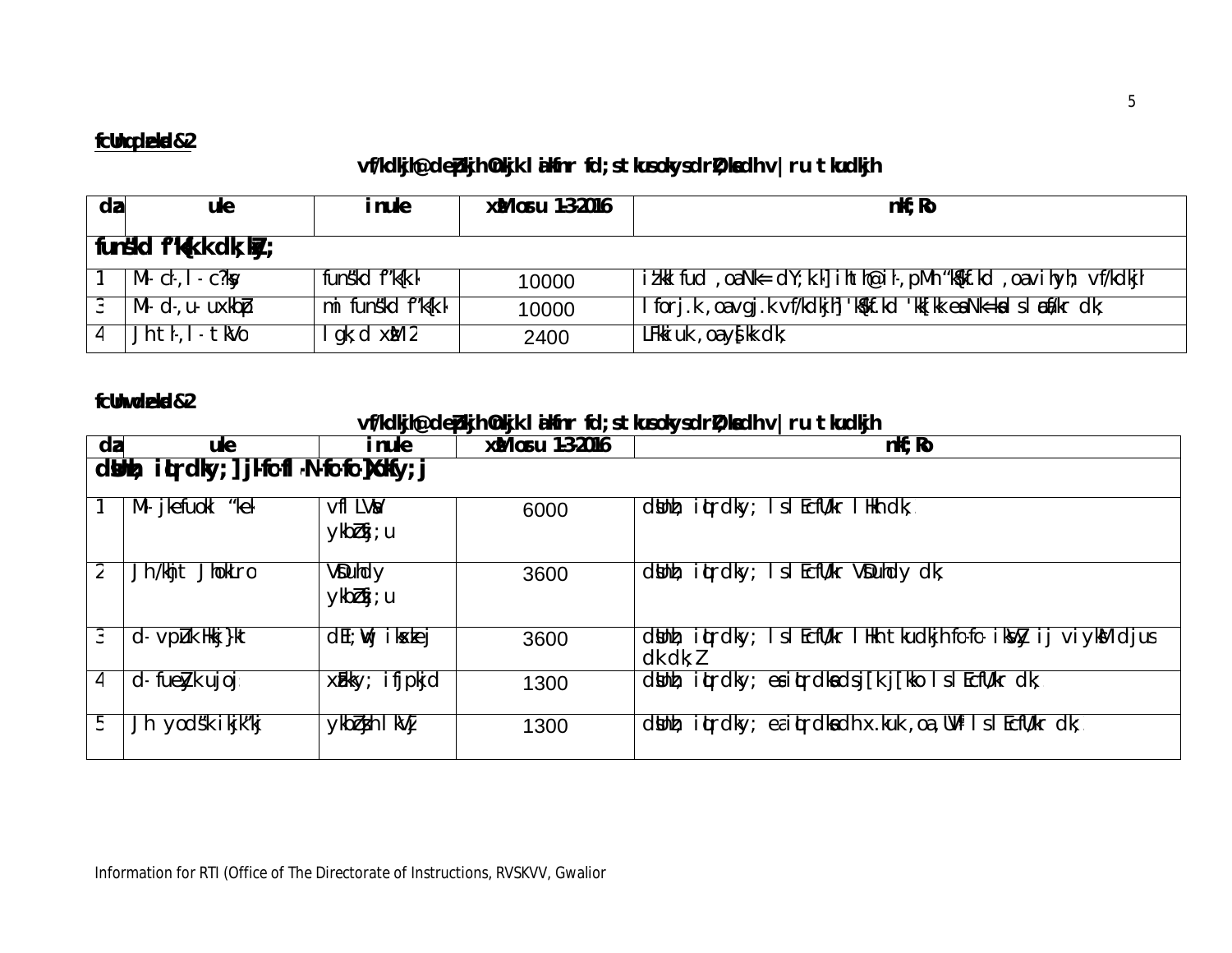fclhwdeld&3

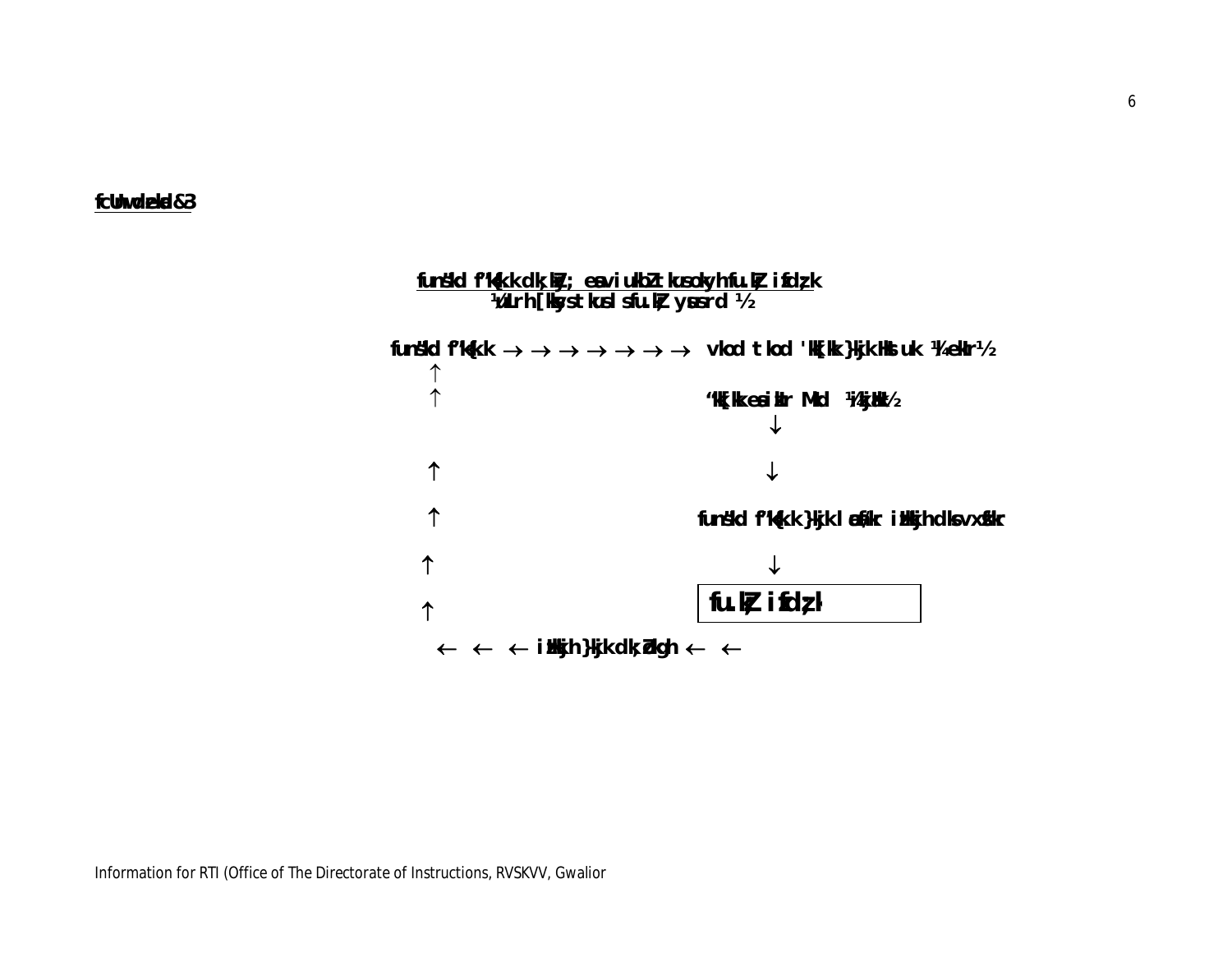# fcUnw delad%4 *W/2* **lfUu; dlack fu/kg .k dR; lads fuo gu d sfy; s**

# dk;ky; Onkjk le; I hek eadk; Z fuiVku} dh tkudkjh

| d. | $dk$ ; @xfrfof/k@; kt uk uke               | dk; dkjh vf/kdkjh                     | fui Vkjsdh I e; & I hek | I e; I hek entuorlu u gkus dh fLFkfr enti<br>f'kdk; r fdl sdh tkos                                |
|----|--------------------------------------------|---------------------------------------|-------------------------|---------------------------------------------------------------------------------------------------|
|    |                                            |                                       |                         |                                                                                                   |
|    | LFkkuh; $Lri$ ij dk; $l$ ds<br>fui Vkjsgrq | Jh ,e-vkj- tkVo<br>ykd I puk vf/kdkjh | $30$ fnu                | $Mk$ - $ch, I - C?$ ksy<br>vihyh; vf/kdkjh@funskd f"k{k.k<br>jk-fo-fl -df"k fo"ofo   ky; Xokfy; j |
|    | fo-fo-Lrj ij dk; lds<br>fui Vkjsgrq        | fo-fo-it'klu                          | $30$ fnu                | dwifr<br>jk-fo-fl --df"k fo"ofo   ky; Xokfy; j                                                    |

## fcUnwdekd&4 %½

fujad

## fcUnwdekd&4 14 1/<sub>2</sub>

fujad

# $p; u$  ifdzk

jktekrk fot;kjktsfl &/k;k] df"k fo"ofo|ky; Xokfy;j iz'kklu }kjk dh tkrh g S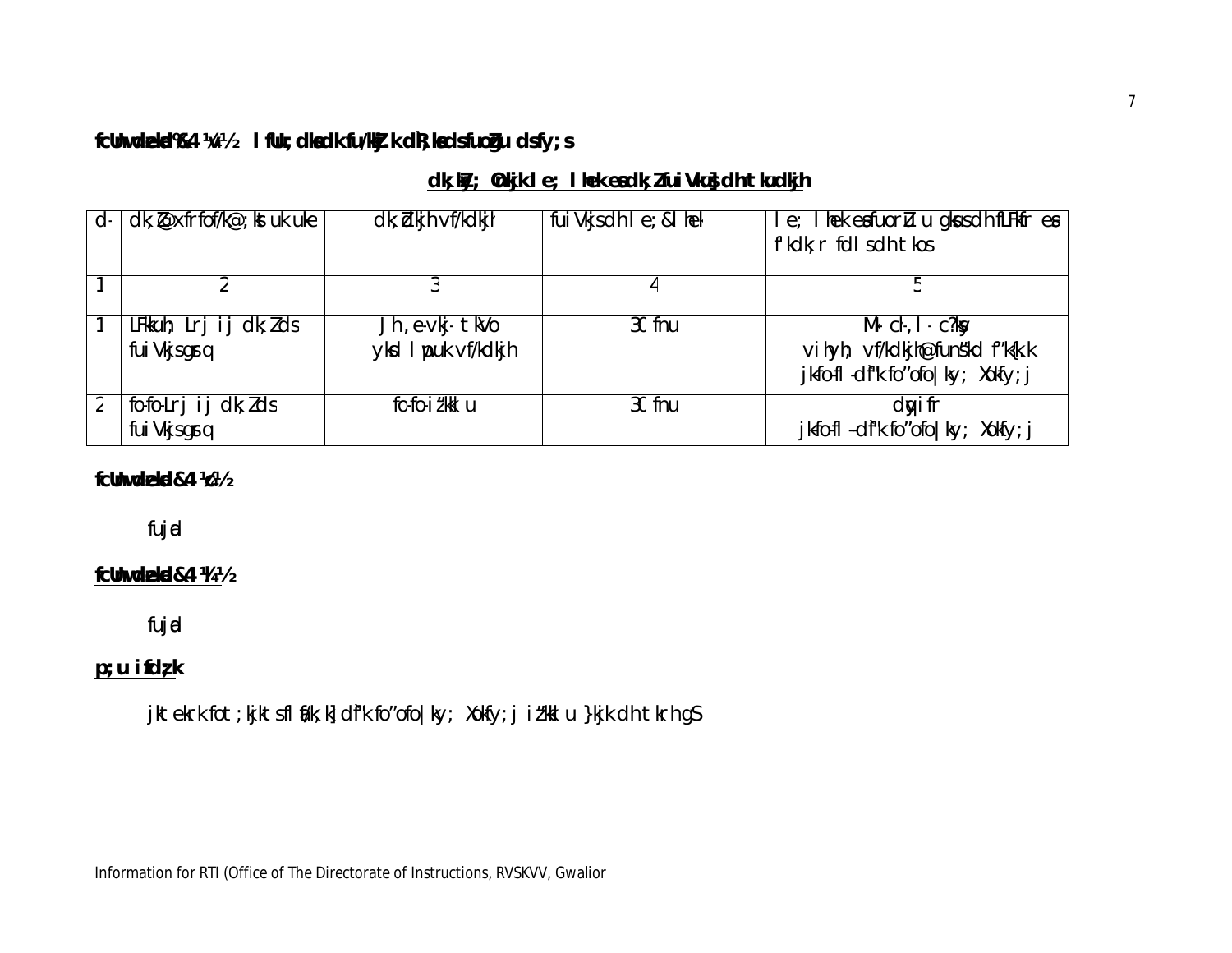fcUnw dekad&5 fu; eu] funk vk\$ fjdkMZ vfHkfu/kkUjr ;k fu;a=.k ea;k mlds de $\tilde{\rho}$ kj;k sa }kjk d R;ka ds fuoZgu ds fy, bLrseky gksus **ds fy; s**

# **vf/kfu;e %&**

**jktekrk fot; kjkts fl folk; k df'k fo"o fo|ky; vf/kfu; e] 2009 jktekrk fot; kjktsfl filk; k df'k fo"o fo|ky; ifjfu; e 2014** 

## **fu;e %&**

 $ewH$ k fu;  $e$ e0i of I foy l ok vkpj.k fu;  $e^{\gamma 1}965^{\gamma}$ e0i flf foy  $\overline{I}$  pk issue fu;  $e^{\lambda}$  76<sup> $\lambda$ </sup> e0i Oflfoy I ok uohu ifjHkkf"kr i sku fu; e^ 2005^ e0i of I foy I at vodk't fu;  $e^{\gamma}$ 77<sup> $\gamma$ </sup> e0i DfoRr I agrk Hkkx, d, oa nks e0i Ddk Skky; I figrk Hkkx, d, oa nks  $e^{i\theta}$  end if the denotion in the  $e^{i\theta}$  and  $e^{i\theta}$  and  $e^{i\theta}$  and  $e^{i\theta}$  and  $e^{i\theta}$  and  $e^{i\theta}$  and  $e^{i\theta}$  and  $e^{i\theta}$  and  $e^{i\theta}$  and  $e^{i\theta}$  and  $e^{i\theta}$  and  $e^{i\theta}$  and  $e^{i\theta}$  and  $e^{i\theta}$  and  $e^{$  $e0i0$ ; k=k HkRrk fu; e e0i $D$ fpfdRlk ifrifrz $I$ fu; e  $e^{i\theta}$ i $\theta$ Hk $\theta$ Kki dz $\theta$ i fu; e e0i0 ykd I puk vf/kdkj fu; e  $2005$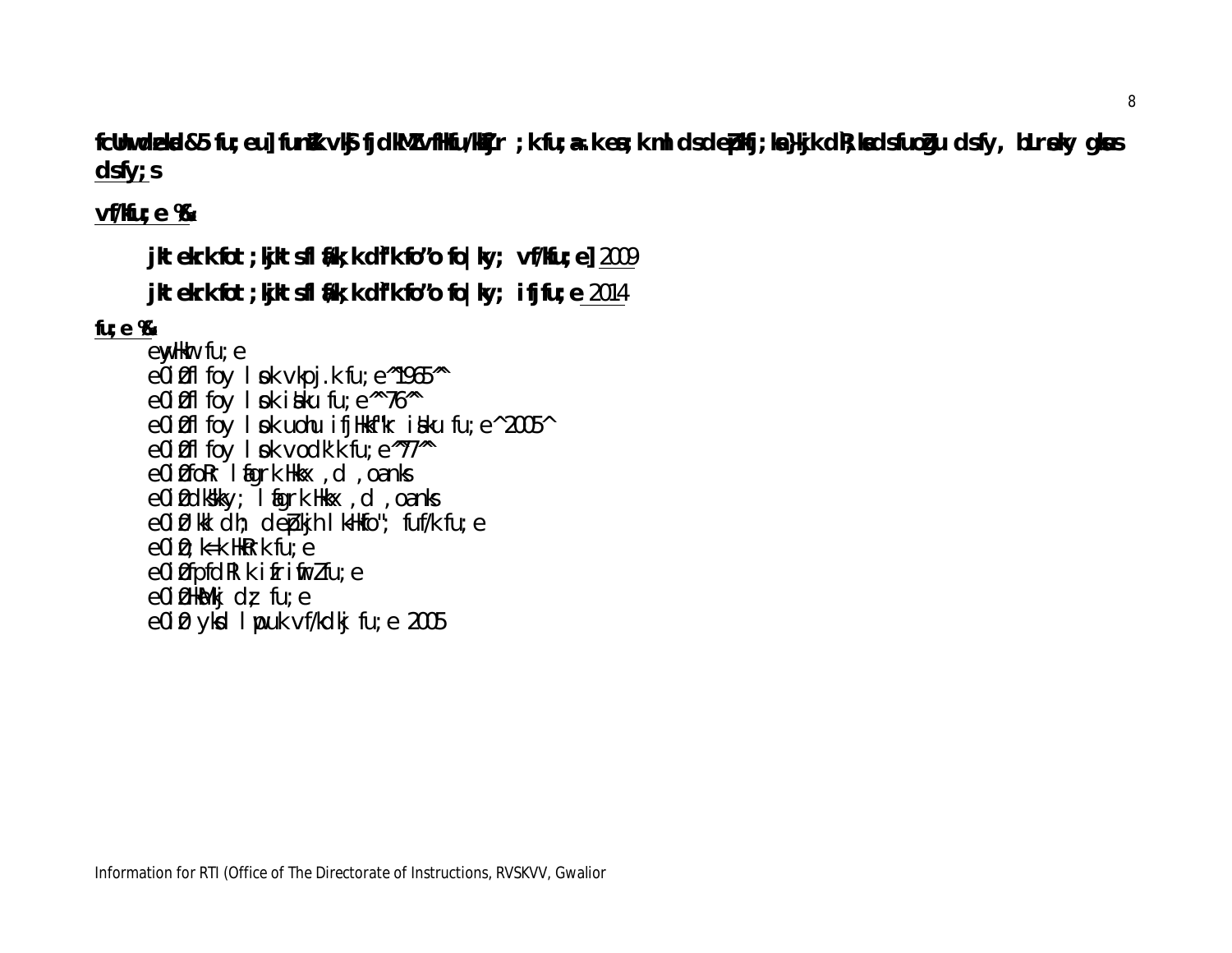| fclingdelad&6 | dk; ky; eamiy C/k vfHky { kadk fooj.k |  |  |  |
|---------------|---------------------------------------|--|--|--|
|---------------|---------------------------------------|--|--|--|

| dela            | vfHky{k dk uke                                                                                                                                                     | 23              | <b>Student Strength</b>                                                                          |
|-----------------|--------------------------------------------------------------------------------------------------------------------------------------------------------------------|-----------------|--------------------------------------------------------------------------------------------------|
| $\mathbf{1}$    | <b>Joint Entrance Exam</b>                                                                                                                                         | $\overline{24}$ | <b>Model Training Courses</b>                                                                    |
| $\overline{2}$  | Note-Sheet                                                                                                                                                         | $\overline{25}$ | Agenda                                                                                           |
| $\overline{3}$  | 1. Permission for GAP & $7th$ , 9 <sup>th</sup> Semester                                                                                                           | $\overline{26}$ | Traditional Permission (Ph.D.)                                                                   |
|                 | 2. Third Attempt permission                                                                                                                                        |                 |                                                                                                  |
| 4               | Scholarships/Awards (JRF/JNU/NTS/SRF/                                                                                                                              | 27              | <b>PG Admission Notice</b>                                                                       |
|                 | Vikramaditya                                                                                                                                                       |                 |                                                                                                  |
| 5               | Guest/Adjunct Faculty                                                                                                                                              | 28              | Subject Change                                                                                   |
| 6               | Order                                                                                                                                                              | $\overline{29}$ | ihth, oaih, p-Mh-Fkhfll enl; kudu                                                                |
|                 | Registrar Order                                                                                                                                                    |                 |                                                                                                  |
| $\overline{7}$  | Part Time Teacher                                                                                                                                                  | 30              | Tender                                                                                           |
| 8               | 1. Joint Entrance Examination (PG/Ph.D.)                                                                                                                           | 31              | (M.Sc.) Semester wise Result                                                                     |
|                 | 2. Ph.D. Admission                                                                                                                                                 |                 |                                                                                                  |
|                 | 3. Vacant Seat Position Student                                                                                                                                    |                 |                                                                                                  |
| 9               | Games / Youth Festival                                                                                                                                             | 32              | <b>Revel Data Students</b>                                                                       |
| 10              | <b>Student Notification/Result</b>                                                                                                                                 | 33              | Subject & Category Wise Distribution of Seats                                                    |
|                 |                                                                                                                                                                    |                 | PG/Ph.D.                                                                                         |
| 11              | Advisory Committee all colleges                                                                                                                                    | 34              | 1. Proposal for Agril-Polytechnic                                                                |
|                 |                                                                                                                                                                    |                 | 2. Perspective Plan - RUSA                                                                       |
|                 |                                                                                                                                                                    |                 | 3. PAT                                                                                           |
| 12              | Notification / vf/kl puk                                                                                                                                           | 35              | Mera Gaon Mera Gourav(ejk xkp ejk xkjo)/2                                                        |
| $\overline{13}$ | Notice                                                                                                                                                             | $\overline{36}$ | <b>Cordination Committee</b>                                                                     |
| 14              | Comprehensive Exam/thesis viva-voce                                                                                                                                | $\overline{37}$ | PAT admission                                                                                    |
| 15              | Circular                                                                                                                                                           | $\overline{38}$ | Ph.D. vfrfjDr dkl 1 gVkus gr q 2015 I s I Ecfl/kr                                                |
| $\overline{16}$ | nfud oru Hkkxh fu; efrdj.k                                                                                                                                         | 39              | Fee Structure                                                                                    |
| 17              | "k\f.kd dy\$Mj                                                                                                                                                     | 40              | Short attendance (PG) student                                                                    |
| 18              | e-iz 'kkl u vkfne tkfr dY; k.k folkkx/sc,st.schollership Guideline/Rules                                                                                           | 41              | <b>Re-Admitted Students</b>                                                                      |
| 19              | Vyapam file                                                                                                                                                        | 42              | <b>SOM</b> Meeting                                                                               |
|                 |                                                                                                                                                                    |                 | <b>SOM Proceedings</b>                                                                           |
|                 |                                                                                                                                                                    |                 |                                                                                                  |
|                 |                                                                                                                                                                    |                 |                                                                                                  |
|                 |                                                                                                                                                                    |                 |                                                                                                  |
|                 |                                                                                                                                                                    |                 |                                                                                                  |
|                 |                                                                                                                                                                    |                 |                                                                                                  |
| 20<br>21<br>22  | $i$ KT; dsckq $j \vee j$ ; ujr ½mRrjimoh $i$ jkT; kadsNk=kalsl $\epsilon$ a/kr $i$<br>nkunkrkvka }kjk Nk=ofRr eMy<br>Directors Transfer, Joining & Relieving order | 43<br>44<br>45  | <b>Local Proceedings</b><br>All Colleges Proceedings<br>Thesis Title Change<br><b>ICAR</b> Quota |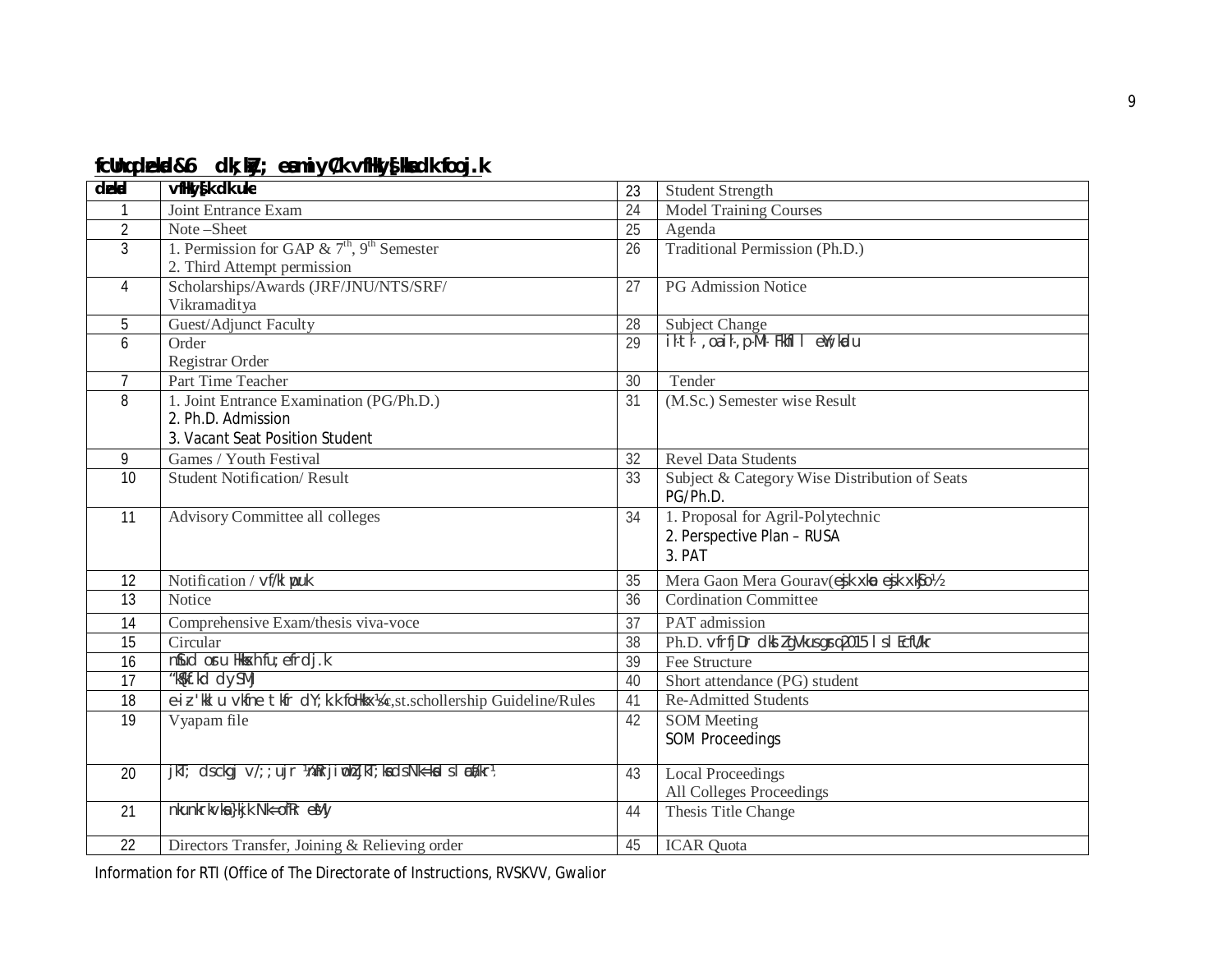| 46              | <b>ICAR Accreditation (Peer Review Team)</b>                    | $\overline{72}$ | ei: 'kkl u okf.kT; ] m   kx vk\$ jkst xkj foHkkx] Hkkiky |
|-----------------|-----------------------------------------------------------------|-----------------|----------------------------------------------------------|
| $\overline{47}$ | <b>ICAR Admission</b>                                           | $\overline{73}$ | 1. Central Purchase Committee                            |
|                 |                                                                 |                 | 2. Purchase Committee                                    |
|                 | <b>Book Publications</b>                                        |                 |                                                          |
| 48              |                                                                 | 74<br>75        | Ragging<br><b>Scientists Nomination</b>                  |
| 49              | Other All Universites Letter                                    |                 |                                                          |
| 50              | RFID (Tender)                                                   | 76              | 1. MOU Wageningen / Netherland                           |
|                 |                                                                 |                 | 2. MOU Jiwaji University                                 |
|                 |                                                                 |                 | 3. CPRI, Shimla                                          |
|                 |                                                                 |                 | 4. MOU CRISP                                             |
|                 |                                                                 |                 | 5. Potato Research                                       |
| 51              | nkuka df'k fo"ofo   ky; , oa mPpf"k{kk folkkx (Bifurcation)     | 77              | 1. Governor Confidential (Raj Bhavan Bhopal) /           |
|                 |                                                                 |                 | mPpf"k{kk ds{k= 1 s I EcfU/kr                            |
| 52              | UGC / Rajiv Gandhi National Fellowship for SC/ST Candidates     | 78              | IAUA (Regional Committee)                                |
| 53              | Academic Council                                                | $\overline{79}$ | Department Wise Profile                                  |
| 54              | Administrative council                                          | 80              | Rate approval Notification                               |
| 55              | Biotechnology & Environmental Science Proposal                  | 81              | uohu cht i jh{k.k                                        |
| 56              | <b>Short Training</b>                                           | 82              | <b>Students Attendance</b>                               |
| 57              | fdl ku dY; k.k, oadfk fodkl folkkx¼ hth@ih, pMh½ Nk=ofRr iiksty | 83              | <b>PG Examination Result</b>                             |
| 58              | fodekfnR; ; kst uk                                              | 84              | <b>Campus Plaecement Students</b>                        |
| 59              | Jiwaji University Ph.D. student (Ku.Sonali)                     | 85              | fo-fo-jkkVj izkkyh vrxh                                  |
| 60              | Human Right Commission                                          | 86              | 3 <sup>rd</sup> Convocation                              |
| 61              | Resarch Propocel Extrolmural Project (ICAR)                     | 87              | <b>JNKVV</b> all letters                                 |
| 62              | Academic Council Proposal                                       | 88              | <b>Advance Increment</b>                                 |
| 63              | <b>B.Sc. Student Admisssion List</b>                            | 89              | Raipur Unit                                              |
|                 | <b>UG</b> Admission                                             |                 |                                                          |
|                 | B.Sc. Sem. Wise Result                                          |                 |                                                          |
| 64              | <b>IPRO Letter</b>                                              | 90              | DDI file                                                 |
| 65              | Nk=kokl d-2 @ Hkr[kgMFky                                        | 91              | Review & Suggest Amendment (UG/PG & Ph.D) Acd.           |
|                 |                                                                 |                 | Regulations                                              |
| 66              | Services during study period                                    | $\overline{92}$ | <b>CIARD RING</b>                                        |
| 67              | ipo"kh?; kstuk                                                  | 93              | <b>International Symposium</b>                           |
| 68              | 5 <sup>th</sup> Dean Committee                                  | 94              | Post Metric Nk=ofRr                                      |
| 69              | <b>Gold Medal</b>                                               | 95              | <b>Student Transfer</b>                                  |
| 70              | V.C. Conference Report (Action Taken Report/ Agend item)        | 96              | I keku; fu/ku oxldY; k.k vk; kx e-i-                     |
| $\overline{71}$ | <b>IAO</b>                                                      | 97              | <b>Black Listed Students</b>                             |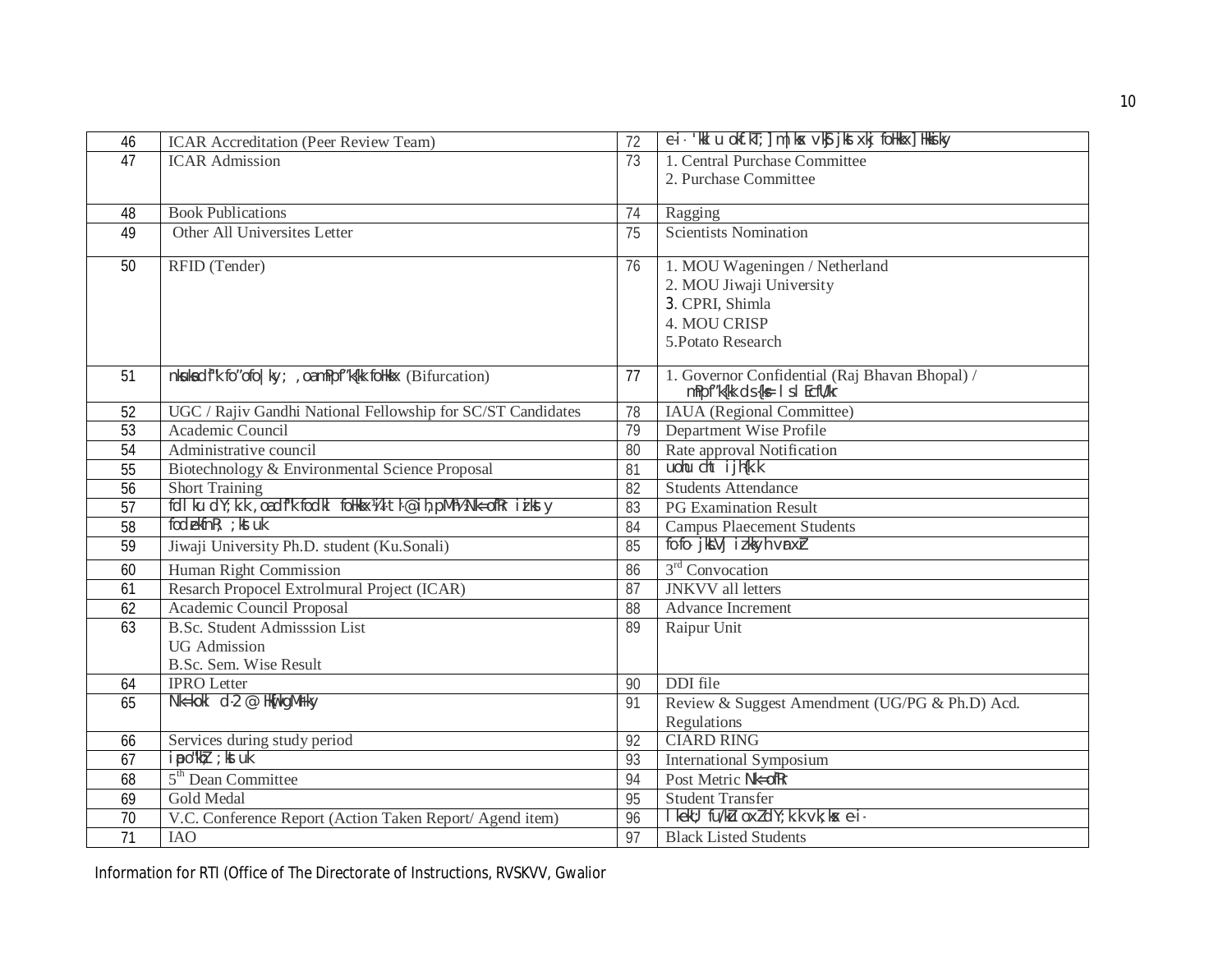| 98  | $\overline{\phantom{a}}$<br>∽<br>. Reader<br>Card<br>Smart             |  |
|-----|------------------------------------------------------------------------|--|
| OQ  | Exam<br>⊥ndterm ∙                                                      |  |
| 100 | $\sim$<br>$\sim$<br>Campus<br>lean and<br>$\cdot$ -roor<br>сIJ<br>. UU |  |

# **y s[kk 'kk[kk&**

| dela | vfHky{k dk uke                                 | vfHky{k dk idkj                | $VfHky\{k dh\ idlfr\$ , oafooj.k | vfHky{k dh vof/k |
|------|------------------------------------------------|--------------------------------|----------------------------------|------------------|
|      |                                                |                                |                                  |                  |
| 1.   | dsk cd 2014&15                                 | dskcol                         | y{⊮                              | 2014&15          |
| 2.   | vkMV I aákh                                    | uLrh                           | <b>N</b>                         | 2014&15          |
| 3.   | ns dith                                        | ith                            | y{⊮                              | 2014&15          |
| 4.   | vko¥u ith                                      | ith                            | <b>Af<sub>K</sub></b>            | 2014&15          |
| 5.   | $, e$ -ih-Vh-Ih-6                              | cd                             | <b>Af<sub>K</sub></b>            | 2014&15          |
| 6.   | pd cd                                          | cd                             | <b>Af<sub>K</sub></b>            | 2014&15          |
| 7.   | pkyku Ohl                                      | uLrh                           | <b>Af<sub>K</sub></b>            | 2014&15          |
| 8.   | vko Vulak h                                    | uLrh                           | <b>Afk</b>                       | 2014&15          |
| 9.   | cut MMV vkod l adkh                            | uLrh                           | <b>Afk</b>                       | 2014&15          |
| 10.  | &]]&<br>tkod la#h                              | uLrh                           | <b>Af<sub>K</sub></b>            | 2014&15          |
| 11.  | Ih ih, Q] ifjHKf'kr isku ; ktuk , o vU; dVks-k | $^{\prime\prime}$ kin $\div$ w | <b>Afk</b>                       | 2014&15          |
| 12.  | oru ith, oaoru nș d                            | uLrh, oagKMZfMLd               | <b>y{k</b>                       | 2014&15          |
| 13.  | Ohl dy <sup>g</sup> "ku                        | vka <i>ykou</i>                | vkill ykbu fo'o fo   ky; Lrj     | 2014&15          |
|      |                                                |                                | ij                               |                  |
| 14.  | ctV                                            | uLrh                           | <b>Afk</b>                       | 2014&15          |
| 15.  | ns d Qkby                                      | uLrh                           | y{⊮                              | 2014&15          |
| 16.  | VsyhQksu I adkh                                | ith@uLrh                       | Hk.Mkj i Hkjh                    | 2014&15          |
| 17.  | $vk; 0; ; i=d$ , oacid LVVeV                   | uLrh, oagKMZfMLd               | <b>AIRE IK</b>                   | 2014&15          |
| 18.  | fufonk I adth nLrkos                           | uLrh                           | <b>Af<sub>K</sub></b>            | 2014&15          |
| 19.  | <b>VKMV fjikV</b>                              | uLrh                           | I atykr y{kk 'kk[kk              | 2014&15          |

# **Hk.Mkj 'kk[kk&**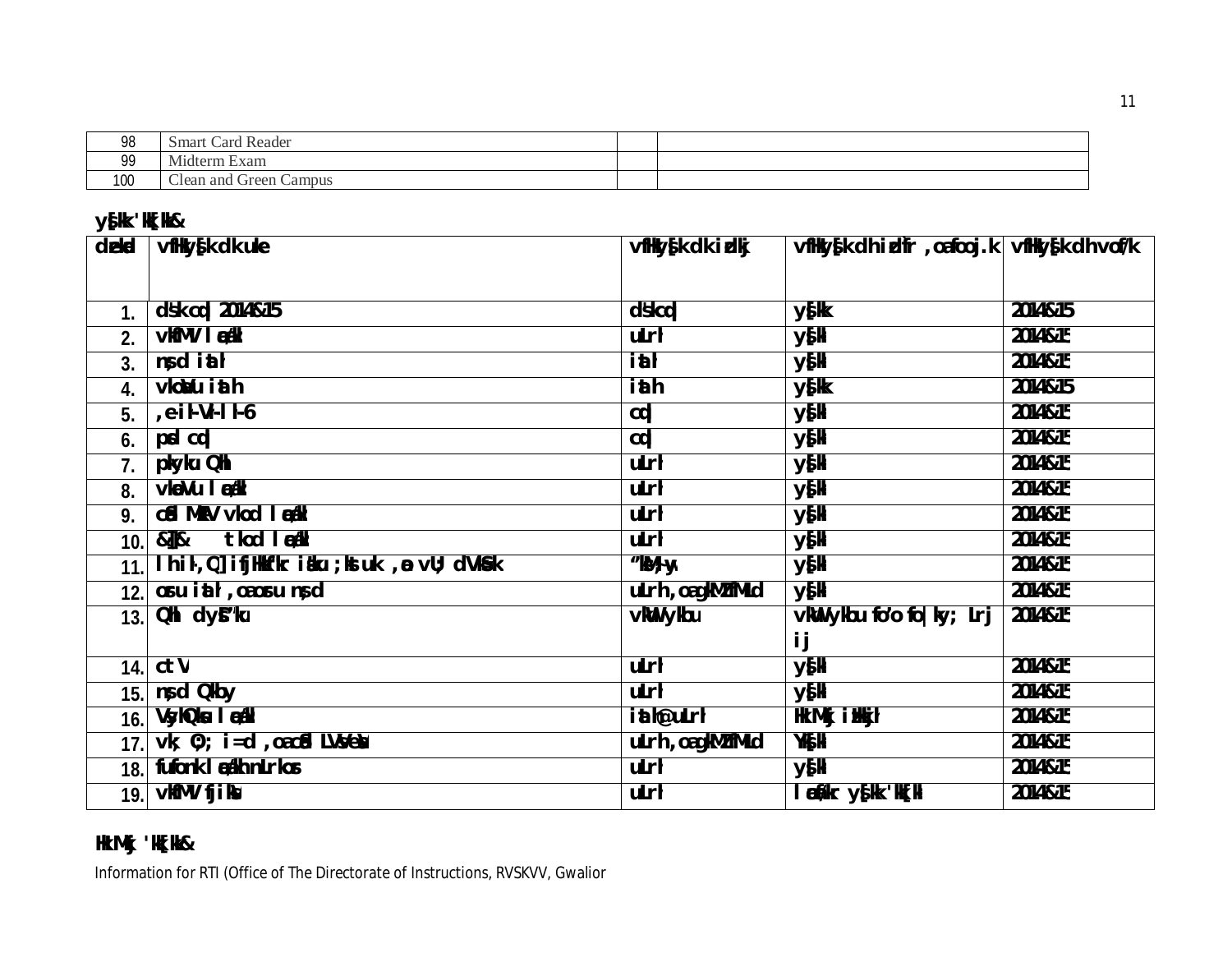| dela                    | vfiky {k dk uke            | vilky{k dk i dkj    | vfHysk dh i dfr, oafooj.k | vfHky [k dh vof/k |
|-------------------------|----------------------------|---------------------|---------------------------|-------------------|
|                         | e-ih Vh Ih 6 cod           | <b>&amp;]]&amp;</b> | <b>Af<sub>K</sub></b>     | 2014&15           |
| $\overline{2}$          | okqu I adkh                | iath                | okgu ibkkjh               | 2014&15           |
| $\overline{3}$          | <b>OkVkdkih I cáh</b>      | ith                 | yk; cjh i Hkjh            | 2014&15           |
| 4                       | y{ku I kexh                | iath                | LVkj i Hkjh               | 2014&15           |
| $\overline{5}$          | vLFK;h HMkjidth            | ith                 | LVk <b>i</b> ibkih        | 2014&15           |
| 6                       | LFK:h Helkj ith            | ith                 | LVkj i Hkjh               | 2014&15           |
|                         | Ckgu ykWcqd, o Helkji iath | iath                | okgu ibkijh               | 2014&15           |
| $\overline{\mathbf{8}}$ | Hk. Mkj Hk&rd I R; ki u    | uLrh                | LFkii uk                  | 2014&15           |
| 9                       | Hk. Mkj y{k l adkh         | ith                 | LFki uk                   | 2014&15           |

# **'k S{kf.kd 'kk[kk**

| dela                    | vfHky{k dk ule                     | vilky{k dk idkj | vfHky{k dh idfr , oafooj.k | villy [k dh voi/k |
|-------------------------|------------------------------------|-----------------|----------------------------|-------------------|
| $\overline{1}$          | Nk=ladh 0; fDrxr tludkjh Lukrd, oa | uLrh            | vku ykbu fofo oslkbV       | 2014&15           |
|                         | <b>Lukrdkerj</b>                   |                 | www.rvskvv.net.in          |                   |
| $\overline{2}$          | Nk=ks ds, Mfe"ku                   | uLrh            | ij miyûk g <b>a</b>        | 2014&15           |
| $\overline{3}$          | ijh(k ladkh dk;                    | uLrh            |                            | 2014&15           |
| $\overline{4}$          | fjtYV ladhdk;                      | uLrh            |                            | 2014&15           |
| $\overline{5}$          | vtk vttk, oafi NMk oxZNk=ofRr      | uLrh            |                            | 2014&15           |
| $\overline{6}$          | I e; I kj.kh , o12fo"k; dk vkoVu   | uLrh            |                            | 2014&15           |
| $\overline{7}$          | Nk=ladh ith; u dh tludkjh          | uLrh            |                            | 2014&15           |
| $\overline{\mathbf{8}}$ | fu/Wijr "Wid dh tludkjh            | uLrh            |                            | 2014&15           |
| $\overline{9}$          | $'$ KSK $f$ . kd $f$ u; e          | uLrh            |                            | 2014&15           |
| $\overline{10}$         | N <sub>k</sub> =kokl dsfu; e       | uLrh            |                            | 2014&15           |
| $\overline{11}$         | fo   KFK Yi jke 'K' i dKB          | uLrh            |                            | 2014&15           |
| $\overline{12}$         | jixx fojkth I y                    | uLrh            |                            | 2014&15           |
| 13                      | itrdky; & Hk.Mkj.k, oaforj.k       | iah             |                            | 2014&15           |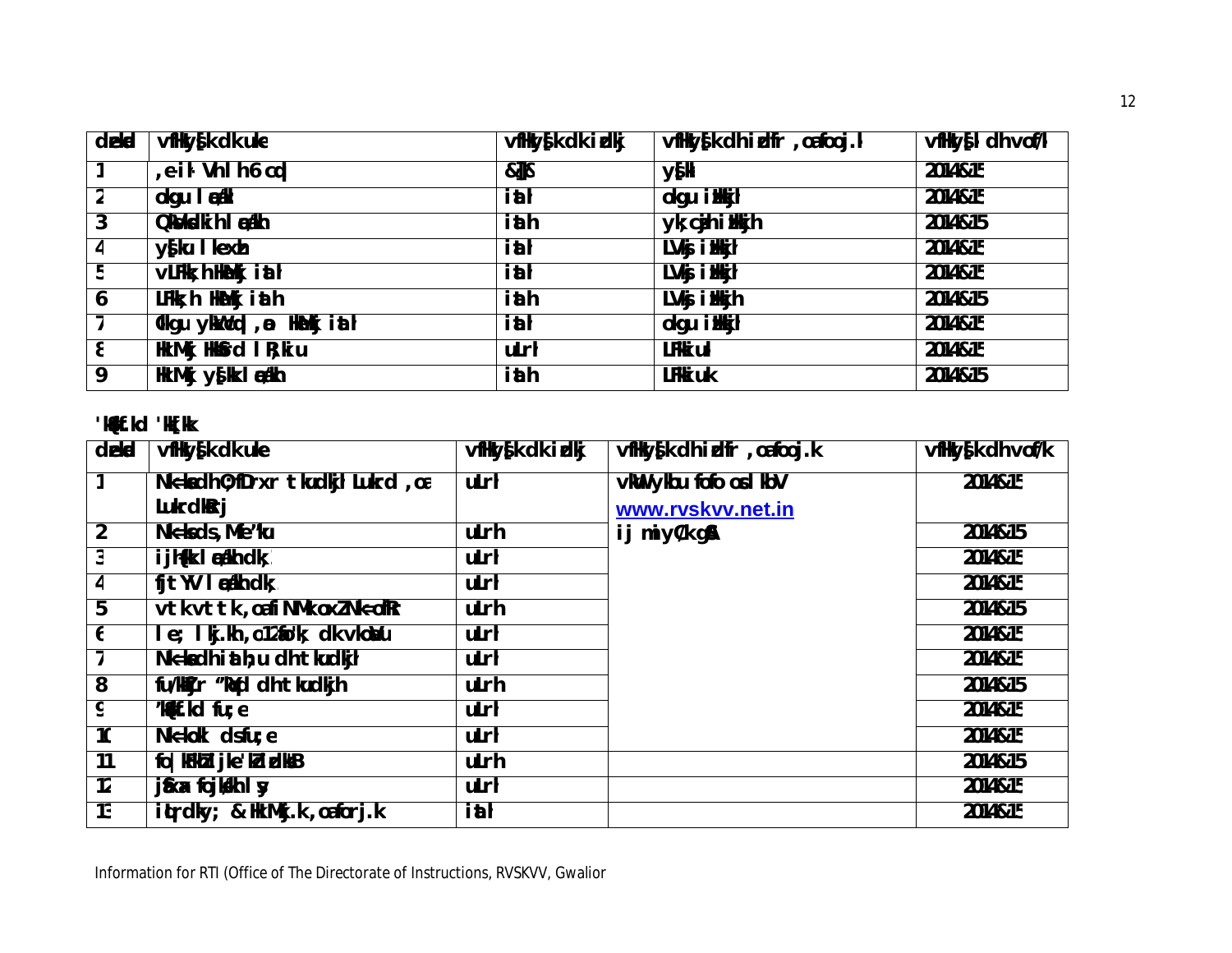fclhwdeld&7 ijke khk=h I fefr; kadh I jpuk ft I ds I aL; tuifrfu/kh gSmuds I adk eat kudkjh ijke"khk=h I fefr fo"o fo  $|ky;$  Lrj cuk; h  $x;$  h g& fclhwdeld&8 dk; ky; dsvrxir vlusokyh ckkli; ifj"kn, oal fefr; kadsl nL; kadsuke, oavgirkj xBu ledkh vknškj pkVj @ vuqdk Isledkh tkudkjih cBd vkam djusledkh kki u dsfunkki vke ukxfjd dh ifrhklíxrk rFkk dk; bkah fooj.k dh miy Chrk I edhn tludkjh mijkor lįpuk fo"ofo | ky; Lrj ij qSftl dh tkudkih osl kbV ij miyCk qS www.rvskvv.net.in

#### fclhwdeled&8

## dk; ky; dsvUrxr vkusokysckM! ifj"kn~, oal fefr; kadk fooj.k

### tludkjh fujd

#### fcandelad 9

# dk; ky; eadk; jr leLr vf/kdkij; ka, oadepkij; kadsuke in uke rFkk irk

dk;ky; njiHk'k dekal 07512467686 dk; ky; QDI dekal 07512467686  $\tilde{A}$ ey dirvskwgwl@gmail.com

| d- | uke                | inuke             | ekskby usj  | bey                         | irk                                           |
|----|--------------------|-------------------|-------------|-----------------------------|-----------------------------------------------|
|    |                    |                   |             |                             |                                               |
|    | Mkl ch., I – c?ksy | funskd f"k{k.k    | 09993202206 | dirvskvvgwl@gmail.com       | , Q&6 Nf'k dkyksuh cl LVSM ds ikl]            |
|    |                    |                   |             |                             | Xokfy; j 474002 ½e-i ¿½                       |
|    | MkW ds, u- uxkbib  | mi funskd f"k{k.k | 9425187184  | knnagaich1955 $@$ gmail.com | , Q&7 Ñf'k dkykuh] cI LVSM dsikl]             |
|    |                    |                   |             |                             | Xokfy; j 474002 $\frac{1}{2}$ i $\frac{1}{2}$ |
|    | Jh th,I - tkVo     | $q_k$ ; d xM 2    | 9981681834  |                             | 'okMZu–1]?kkVeiġ]Mcjk jkM]fHkrjokj]           |
|    |                    |                   |             |                             | Xokfy; j 475220 ½-i1½                         |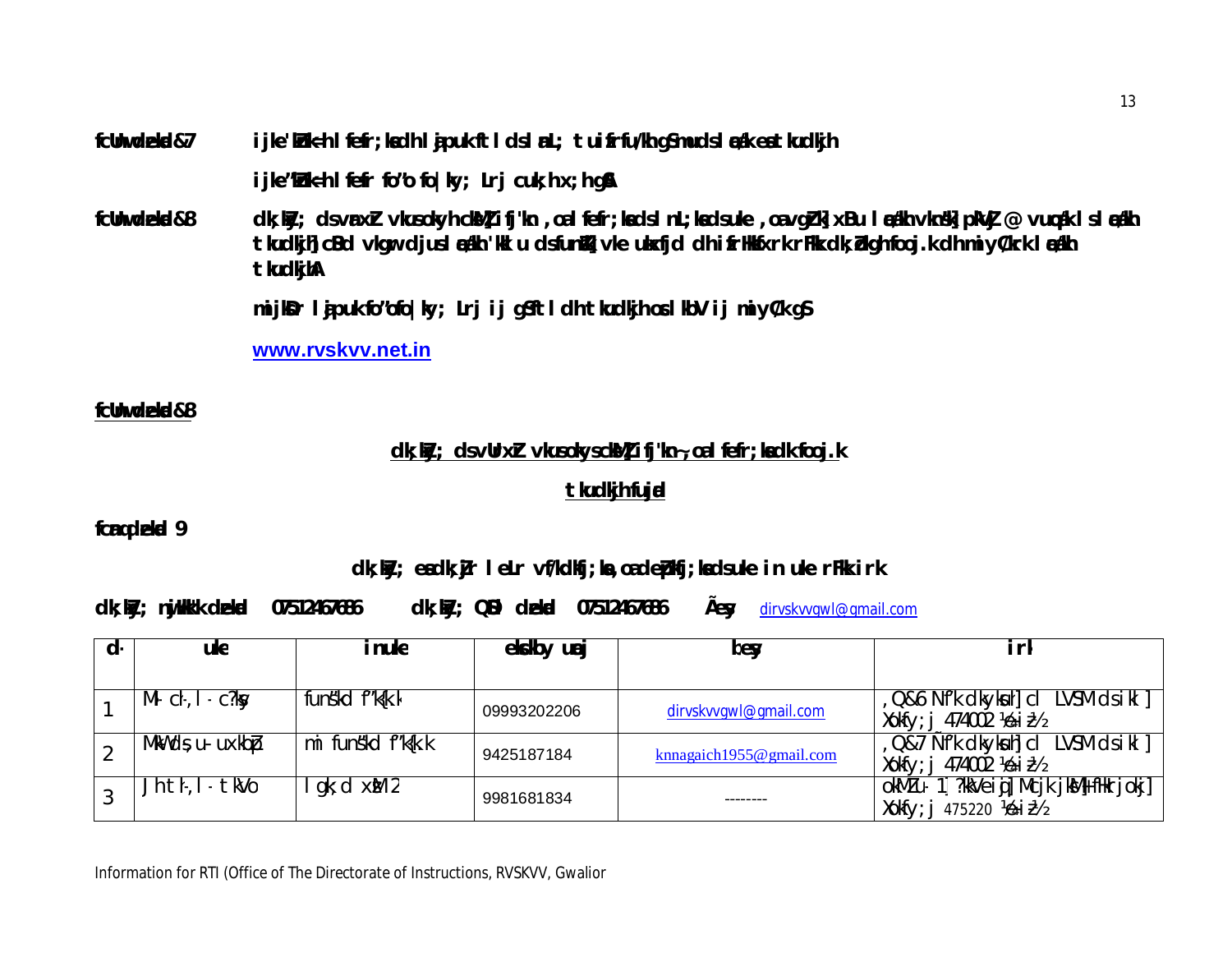# fcmqdekd 10

# funskd f"k{k.k dk;ky; eadk;jr vf/kdkjh @depkij;kadsoru rFkk mlgafeyusokyh I tp/kk;s

| d. | <b>uke</b>                 | i nuke             | elid ilijJfed<br>Pay+DA | ilfjrktkd ilfjJfed Hark oas                                                                                                                                                                                                                                                                                                        |
|----|----------------------------|--------------------|-------------------------|------------------------------------------------------------------------------------------------------------------------------------------------------------------------------------------------------------------------------------------------------------------------------------------------------------------------------------|
|    | $MkW$ $ch$ , $I - C?$ $ky$ | funskd f"k{k.k     | 73590+87572             | , 'kklu clsfu;ekuqlkjfo″ofo ky; Lrjijorufu/kkjk i'pkroru +oaxM                                                                                                                                                                                                                                                                     |
|    | Mk-d-, u-uxkbb             | mi funskd f"k{k.k  | 68430+81432             | $\sigma$ or $u$ eae $\alpha$ or $k$ b) $\alpha$ like $k$ or $\alpha$ is $\alpha$ is $\alpha$ is $\alpha$ is $\alpha$ is $\alpha$ is $\alpha$ is $\alpha$ is $\alpha$ is $\alpha$ is $\alpha$ is $\alpha$ is $\alpha$ is $\alpha$ is $\alpha$ is $\alpha$ is $\alpha$ is $\alpha$ is $\alpha$ is $\alpha$ is $\alpha$ is $\alpha$ i |
|    | Jh th, I - tkVo            | $ak: d \times M$ 2 | 12440+14804             |                                                                                                                                                                                                                                                                                                                                    |

# fcUnq de kal&11 dk;ky; dksikir vkolau , oa 0;; dk fooj.k o"k 2014&15

| $d\mathbf{a}$  | y{k en        | dk; I dk uke                                         | iMr vkoVu | $\mathbf{0}$ ; ; |
|----------------|---------------|------------------------------------------------------|-----------|------------------|
| 1              | <b>DI/DSW</b> | <b>DI Staff Salary</b>                               | 60.87 Lac | 4727942/-        |
|                |               | <b>Library Staff Salary</b>                          | 48.84 Lac | 1032507/-        |
|                |               | Contingences                                         | 11 Lac    | 854991/-         |
|                |               | <b>Pooled Vehicle</b><br>(Patrol+ Services)          | 3 Lac     | 171793/-         |
|                |               | PG/Ph.D.<br>(Thesis evaluation viva etc.)            | 11 Lac    | 357384/-         |
| $\overline{2}$ | Library/DI    | <b>Contingencies Labour &amp;</b><br>other allowance | 10 Lac    | 664248/-         |
|                |               | Furniture, Books, Computer,<br>Projector             | 33 Lac    | 3298400/-        |
|                |               | Dev. Grant (library furniture)                       | 1 Crore   | 99.96798/-       |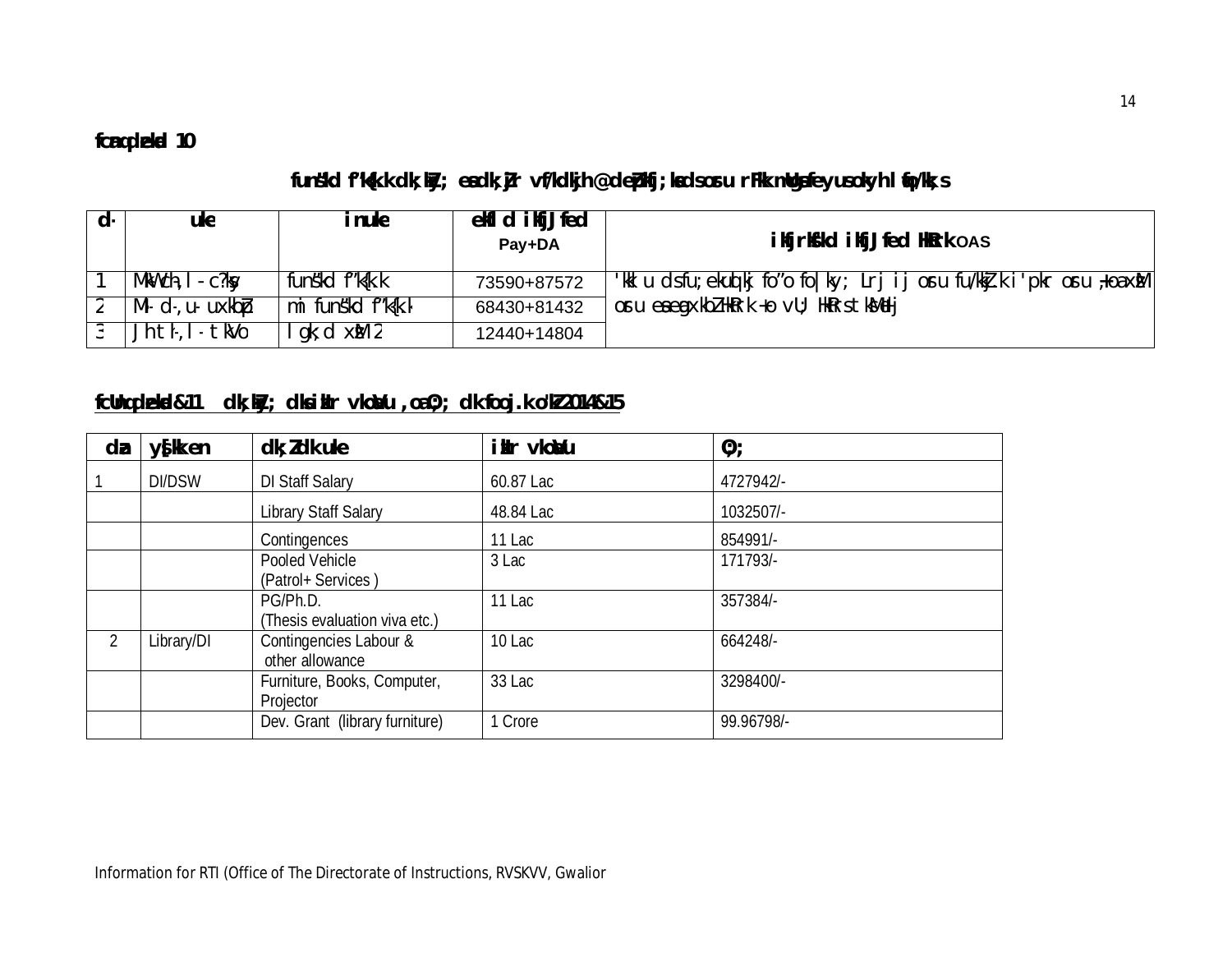#### I gk; d dk; Zdsfu"i knu dsrjhdsvkofNr /ku jkf/k rFkk ml dk; Zl sykHkou dk fooj.k\ fcUnwdekd&12

fujd

fclhqdelad 13 NW] vukk dsibirdrkdk fooj.k ftlgsinku fd;k x;k gå

fujd

## fcUnqdelad&14

# dk; ky; esmiyûk tludkjh khcuhqdekal 6 Islatikr½

| iy dekid | Jskh                      | gkMI dki h | by <b>Witud</b> Okei     |
|----------|---------------------------|------------|--------------------------|
|          | LFkki uk                  | ew ifr     | gkMZ fMLd ij vka"kd      |
|          | AJ KK                     | ew, ifr    | gkMIfMLd ij-vknok        |
|          | Hk.Mkj                    | ew, ifr    | --------                 |
|          | 'k <b>\$</b> kf.kd 'kk∫kk | ew ifr     | vkW ykbu fofo ocl kbV ij |
|          | vud <i>t</i> ikku         | ewy ifr    | qkMI fMLd i              |

# fclhqdelad&16

# vke turk dsfy; sdk; ky; eamiy(/k l fo/kk dh tkudkjh

| I jy dekid | $f_{\rm 100}$ /kk                                     | i llkkjh dk uke         | $f$ <sub>to</sub> /kk dk le;                         | I Ei di nijilikk"k dekid |
|------------|-------------------------------------------------------|-------------------------|------------------------------------------------------|--------------------------|
|            |                                                       |                         |                                                      |                          |
|            | ykd I puk vf/kdkjh<br>$ik$ fo fl ad fo fo $N$ okfy; j | Jh e-vkj tkVo           | keokj Is'kodbkj Ik;a4 Is5 cts   0751&2467066<br>rd A | 9425745722               |
|            | $V$ i hyh; $V$ f/kdkjh<br>jk-fo-fl ad-fo-fo-]Xolfy; j | Mka ch , $I - C$ ?k $y$ | keokj Is'kodbkj Ik;a4 Is5 cts 0751&2462403<br>rd A   | Ekk ua 09993202206       |